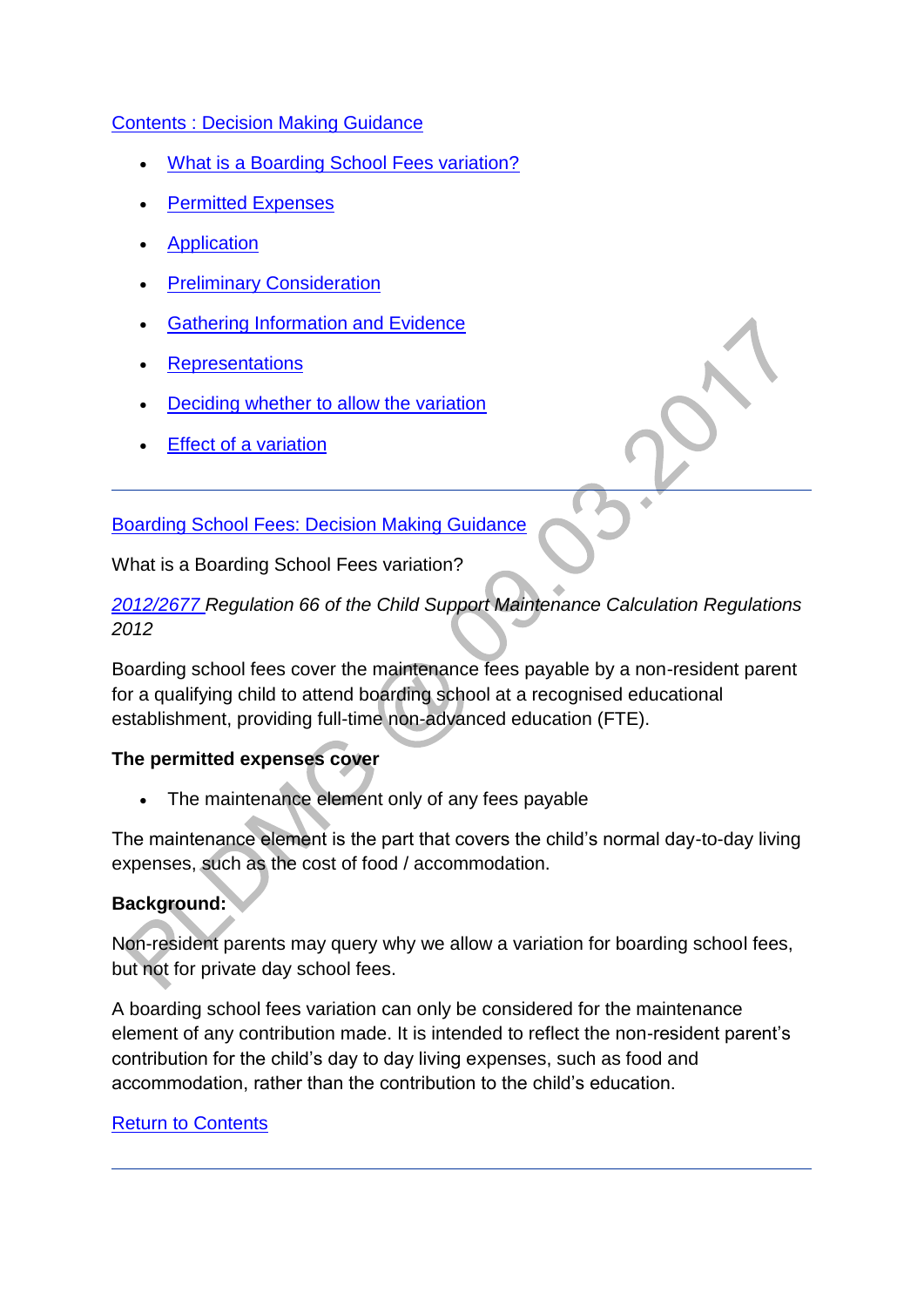# [Boarding School Fees: Decision Making Guidance: Application](http://np-cmg-sharepoint.link2.gpn.gov.uk/sites/policy-law-and-decision-making-guidance/Pages/Variations/Special%20Expenses/Boarding-School-Fees.aspx)

All applicants must state the ground they want to apply on or provide enough information for an appropriate ground to be identified.

#### **Boarding School Fees: is the ground identified?**

Some non-resident parents may be aware of the variations scheme, and specifically ask for a variation to be considered. In other cases, they may just say that their assessment is too high and / or they cannot afford to pay it, because they contribute towards boarding school fees for their qualifying child.

#### Example:

'I can't afford / it isn't fair that I have to pay this amount. I pay £3000 a year towards my child's boarding school fees'

In these circumstances, you should try to establish whether the non-resident parent's costs fall within the grounds for a boarding school fees variation. If so, you should advise the non-resident parent of the variations scheme and explain the process to them.

If the non-resident parent would then like to apply for a variation, you should try and obtain as much information as possible for the application to proceed

### [Return to Contents](http://np-cmg-sharepoint.link2.gpn.gov.uk/sites/policy-law-and-decision-making-guidance/Pages/Variations/Special%20Expenses/Boarding-School-Fees.aspx#Contents%20%3a%20Decision%20Making%20Guidance)

### [Boarding School Fees: Decision Making Guidance: Preliminary Consideration](http://np-cmg-sharepoint.link2.gpn.gov.uk/sites/policy-law-and-decision-making-guidance/Pages/Variations/Special%20Expenses/Boarding-School-Fees.aspx)

All applications should be given preliminary consideration and rejected immediately if certain criteria are not met / apply.

If an application is made on multiple grounds, then preliminary consideration is applied to each ground individually. Only the ground(s) that fail preliminary consideration would be rejected on this basis. Any other ground(s) can be taken forward.

### **Fact based reasons for rejection**

An application should be rejected immediately if any of the following apply:

- a default maintenance decision (DMD) is in force;
- the non-resident parent is liable to pay the flat rate or nil rate because they or their partner are in receipt of certain benefits;
- the amounts claimed do not meet the threshold. REMEMBER: applications on multiple special expenses grounds will only be rejected if none of the Special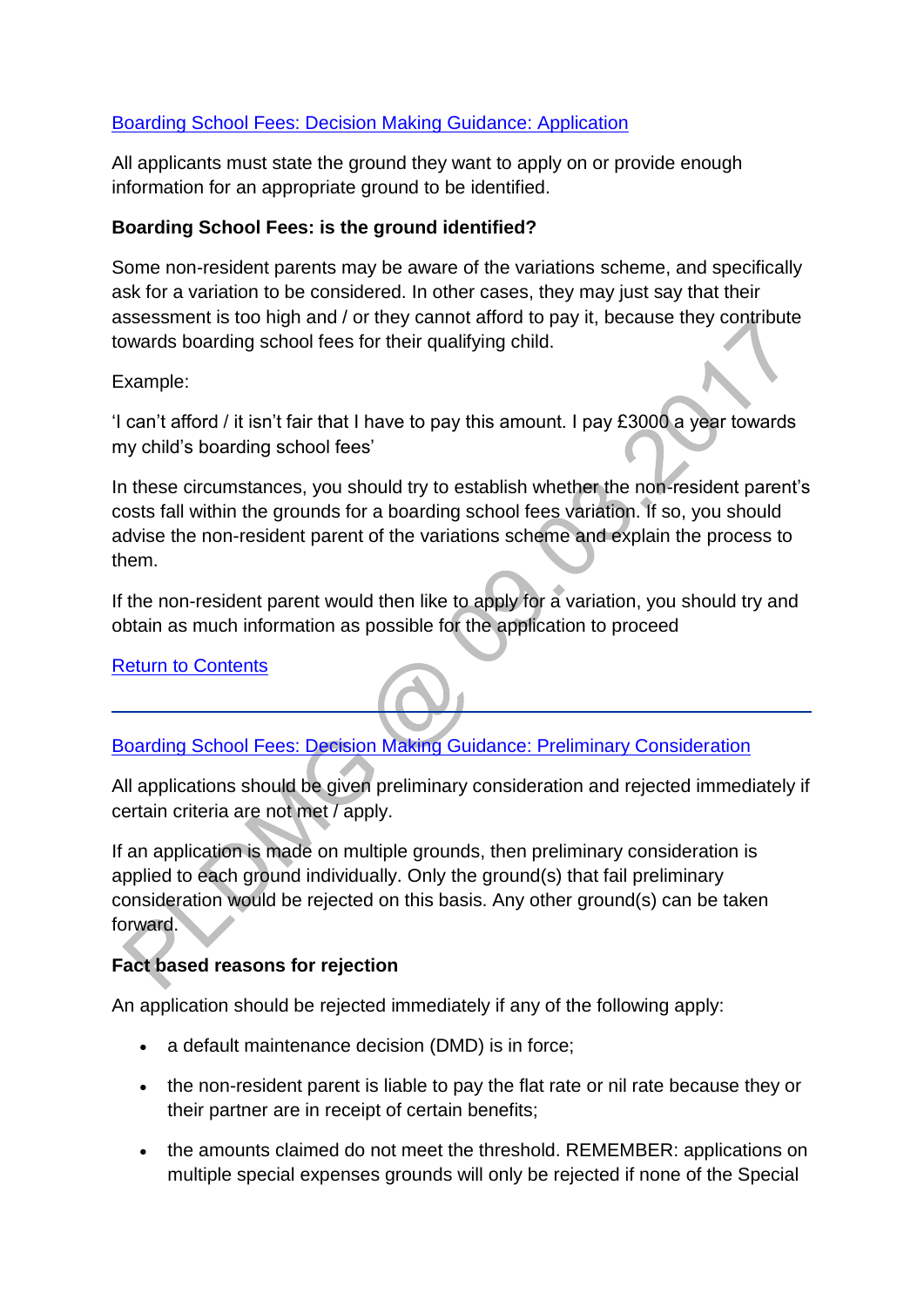Expenses thresholds are satisfied. Otherwise, you would only reject the ground(s) that failed to meet the threshold;

the non-resident parent's gross weekly income would still exceed the capped amount (£3000) after deducting the special expenses claimed.

### **Discretionary reasons for rejection: general**

Applications may also be rejected if you consider that the applicant has:

- not stated a ground or provided enough information for you to identify a ground;
- stated a ground, but has not provided any facts to support that ground or justify further enquiries;
- stated a ground and provided facts, but those facts do not fit that ground or any alternative ground

## **Boarding School Fees: Discretionary Reasons for Rejection**

For the ground to be identified, the non-resident parent must confirm that they pay or contribute towards boarding school fees for the qualifying child:

### Examples:

The following type of statement will be sufficient to pass preliminary consideration:

 'I cannot afford to pay this amount because I pay £500 a month towards my child's boarding school fees'

The following type of statement will not be sufficient to pass preliminary consideration:

 'I cannot afford to pay this amount because I pay £500 a month for my child to attend private school'.

In this situation, the facts stated do not fall within the allowable costs for this ground. You should explain this to the non-resident parent and clarify what type of costs can be considered.

# [Return to Contents](http://np-cmg-sharepoint.link2.gpn.gov.uk/sites/policy-law-and-decision-making-guidance/Pages/Variations/Special%20Expenses/Boarding-School-Fees.aspx#DMGcontents)

# [Boarding School Fees: Decision Making Guidance: Gathering information and](http://np-cmg-sharepoint.link2.gpn.gov.uk/sites/policy-law-and-decision-making-guidance/Pages/Variations/Special%20Expenses/Boarding-School-Fees.aspx)  [evidence](http://np-cmg-sharepoint.link2.gpn.gov.uk/sites/policy-law-and-decision-making-guidance/Pages/Variations/Special%20Expenses/Boarding-School-Fees.aspx)

If the case passes preliminary consideration, you need to obtain the necessary information and evidence from the applicant.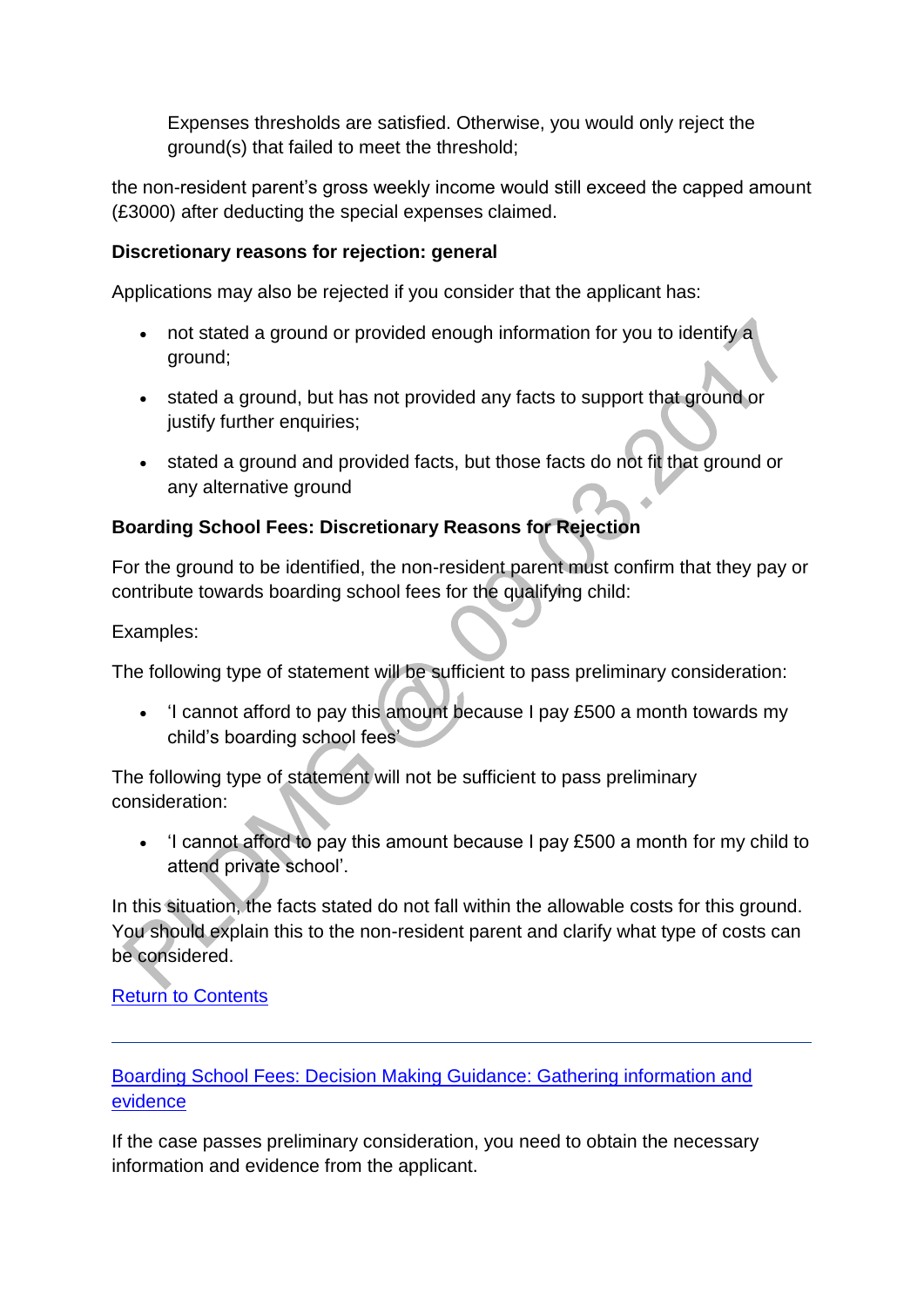Boarding school fees applications relate to the non-resident parent's own expenditure and so they can be expected to provide any information / evidence needed to support their application. You must obtain details of the amount and type of expenses that the non-resident parent wants to claim for. This is basic factual information that a non-resident parent must provide for an application to be properly considered.

You will also need to obtain appropriate documentary evidence to confirm the expenses claimed. Non-resident parents should be encouraged to provide supporting evidence, as this will help you to make an accurate decision.

# **Amount / type of expenses**

I pay £2000 a year towards the maintenance element of my child's boarding school fees.

Both the amount and type of expenses have been identified.

# **Details of amount / type of expenses not provided**

If the non-resident parent does not know the exact amount, you can either agree an amount using available information sources, or allow them 14 days to provide the actual details. If the information is not provided, you can reject the application without inviting representations from the other party.

# Example

The non-resident parent applies for a variation for the boarding school fees they pay / contribute towards. They state they will send in information confirming the fees details and the amounts they have paid.

The case passes preliminary consideration, because the facts stated fall within the boarding school fees ground and there are no reasons for automatic rejection. However, you do not have enough information about the amount / type of costs to be considered.

If this information is not provided after 14 days, the application can be rejected on the basis that there is insufficient information for a decision to be made.

# **Requesting additional information from applicants**

# *[2012/2677 R](http://www.legislation.gov.uk/uksi/2012/2677)egulation 58 of the Child Support Maintenance Calculation Regulations 2012*

If you need more information / evidence from an applicant in order to proceed with the application, you can ask them to provide this and allow fourteen days for their response. You may allow additional time if you are satisfied it is reasonable in the circumstances of the case.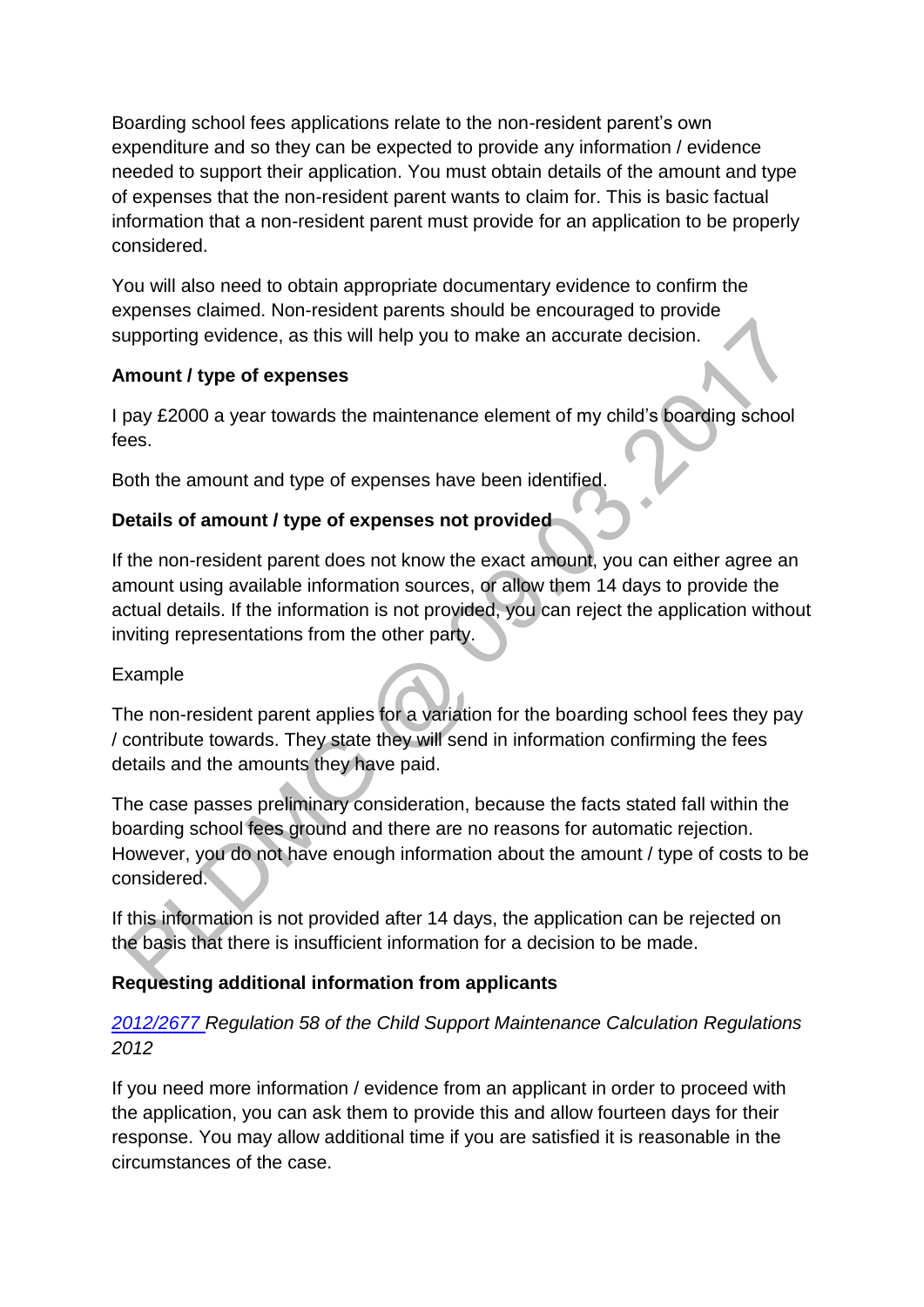### **Documentary evidence**

For most boarding school fees applications the non-resident parent will be required to submit documentary evidence, such as receipts, to support their application. Due to the amounts / methods of payment that are likely to be involved, it is very unlikely that a non-resident parent will be unable to provide any documentary evidence. However, if this does happen, you should seek advice from your Team Leader / the Advice and Guidance Team.

The following types of evidence will be accepted:

- confirmation of the boarding school fees including, if possible, details of how much per week / term / year is intended to cover the maintenance element: e.g. a letter / fees breakdown from the school; and
- evidence of the amount that the non-resident parent pays towards boarding school fees: e.g. bank statements / receipts

# **Calculating the Maintenance Element**

Once you have received the above information / evidence, you will need to calculate how much of the non-resident parent's contribution can be treated as made towards the maintenance element. This will be straightforward in cases where the nonresident parent pays the full fees, and the school confirms the actual maintenance element amount.

In other cases, the non-resident parent may only make a partial contribution towards the boarding school fees, or the school may be unable to confirm the maintenance element. The following sections provide guidance on the action to take in these circumstances.

# **Non-resident parent makes Partial Contribution, Maintenance Element Identified**

The amount of the non-resident parent's contribution that should be treated as made towards the maintenance element will be calculated as follows:

# $(M/B) \times A$

 $M =$  the maintenance element of the boarding school fees

 $B =$  the overall boarding school fees

 $A =$  the actual contribution made by the non-resident parent towards boarding school fees

# **Example**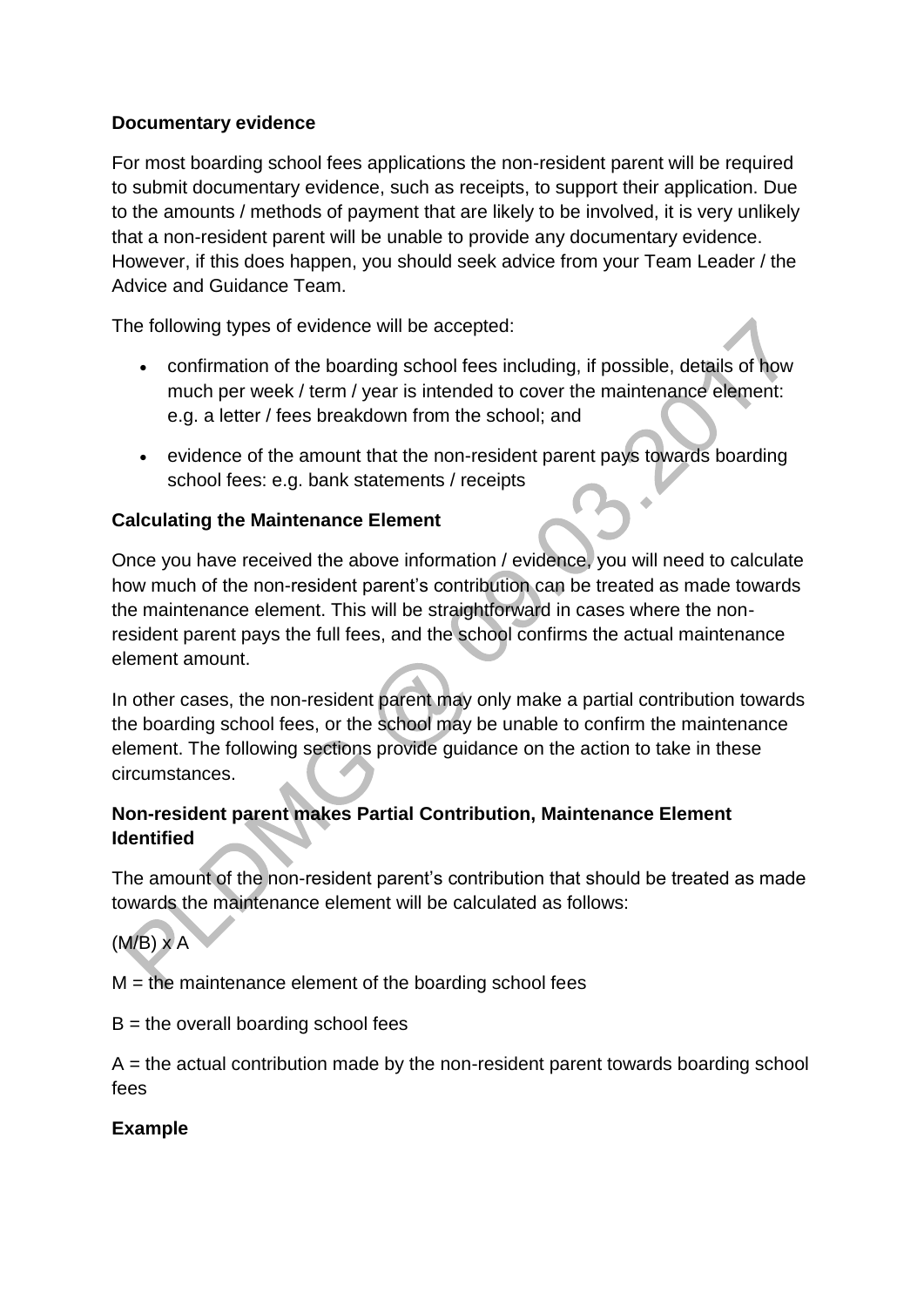The non-resident parent provides evidence that they contribute £2000 per year towards the qualifying child's boarding school fees. The School confirms that the annual fees are £10,000, with £2500 intended to cover food and accommodation.

The amount of the non-resident parent's contribution that should be treated as made towards the maintenance element will be calculated as follows:

#### £2500 (M) / £10,000 (B) x £2000 (A) = £500 per annum

#### **Maintenance Element not identified - Estimating the Maintenance Element**

Where the maintenance element cannot be identified, you will need to use an estimated amount. The maximum amount that can be allowed in these circumstances is prescribed in legislation as 35% of the total fees payable

*[2012/2677 R](http://www.legislation.gov.uk/uksi/2012/2677)egulation 66(2) of the Child Support Maintenance Calculation Regulations 2012.*

The maximum amount of 35% of the total fees payable should be applied unless there is contradictory / conflicting information to indicate that the maintenance element is a lower amount: e.g. the school confirm that more than 65% of the total fees payable are specifically allocated to other things, such as tuition / extra curricular activities.

Where an amount greater than 65% is allocated in this way, the remaining amount should be used as the estimate for the maintenance element.

### **Examples**

Remember: any estimated figure for the maintenance element cannot exceed 35% of the total fees. If the school provide a breakdown showing 50% of the fees is allocated to tuition etc. you cannot treat the other 50% as the maintenance element.

### [Return to Contents](http://np-cmg-sharepoint.link2.gpn.gov.uk/sites/policy-law-and-decision-making-guidance/Pages/Variations/Special%20Expenses/Boarding-School-Fees.aspx#Contents%20%3a%20Decision%20Making%20Guidance)

[Boarding School Fees: Decision Making Guidance: Representations](http://np-cmg-sharepoint.link2.gpn.gov.uk/sites/policy-law-and-decision-making-guidance/Pages/Variations/Special%20Expenses/Boarding-School-Fees.aspx)

This part of the process gives the other parties notice of the application and the opportunity to comment on it. This step should be completed once any information / evidence to support the application has been obtained from the applicant / other available sources.

#### **Representations do not need to be invited if:**

 it is clear from information provided by the applicant / other available sources that the variation will not be successful; or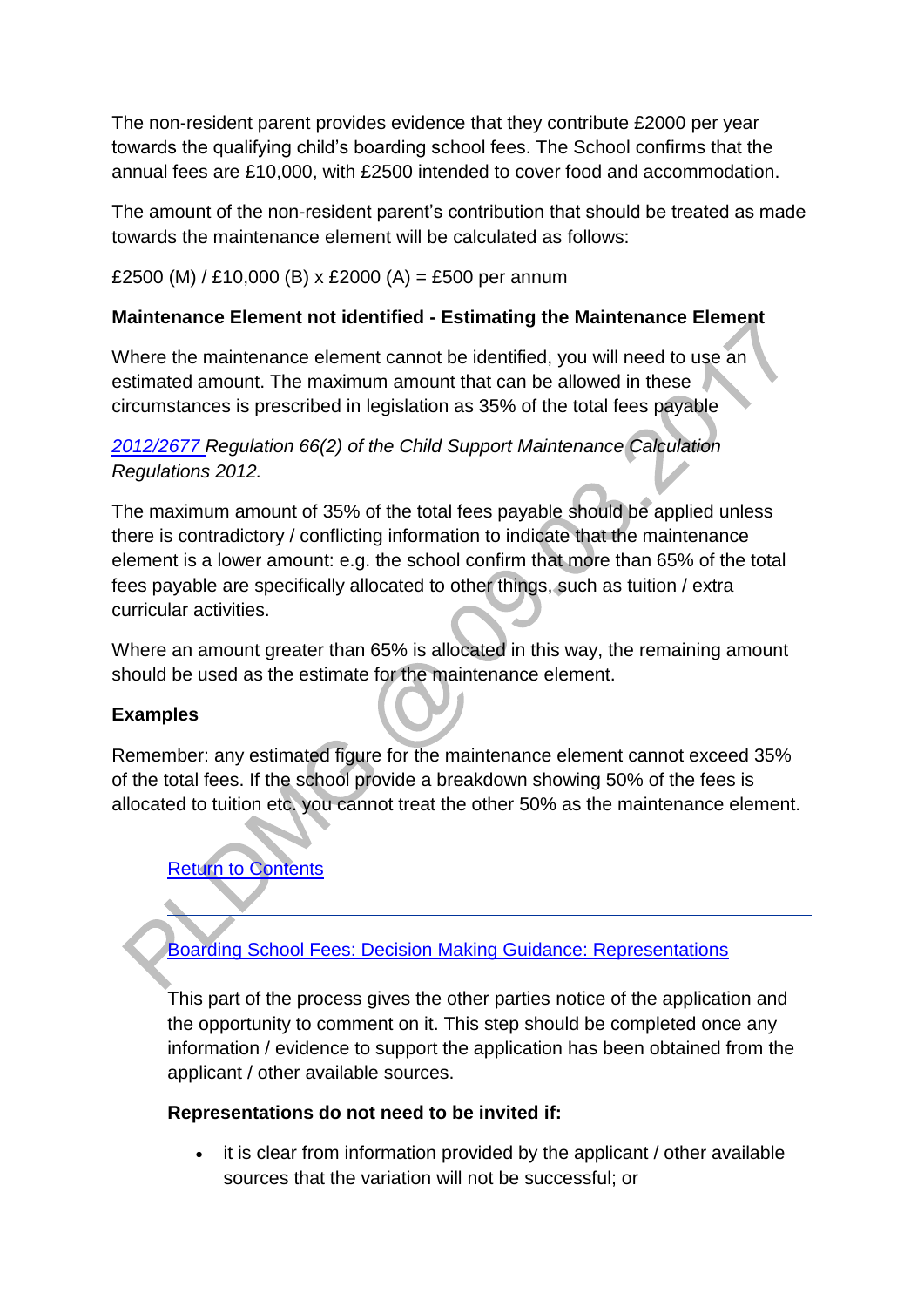• the non-resident parent has not provided details of the specific amount / type of their special expenses. In this situation you do not have enough basic information to make a decision on the application.

## *[2012/2677 R](http://www.legislation.gov.uk/uksi/2012/2677)egulation 59(2)(a) of the Child Support Maintenance Calculation Regulations 2012*

## **When you invite the other parties to make representations they must be:**

- notified that an application has been made; and
- informed of the grounds that the application has been made on, including any relevant information / evidence that has been provided by the applicant or obtained from other sources, unless it falls within the excluded information category;

the other party should be allowed fourteen days to respond. You may allow additional time if you are satisfied it is reasonable in the circumstances of the case. If the other party fails to respond in the time allowed, you should decide whether to proceed with the application on the basis of the information held.

# **Notifying the applicant about representations**

If the other party / parties agree with the facts provided by the non-resident parent, and do not wish to make any further comments, you can proceed with the application and decide whether to allow the variation. It is not necessary to invite further comments from the non-resident parent in these circumstances.

If the other party / parties disagree with the facts provided and submit additional information / evidence that conflicts with the details provided by the non-resident parent, you may need to go back to the non-resident parent for their comments. However, this will only be necessary if you are unable to make a decision on the basis of the information / evidence submitted.

# **Excluded information**

# *[2012/2677 R](http://www.legislation.gov.uk/uksi/2012/2677)egulation 59(5) of the Child Support Maintenance Calculation Regulations 2012*

- **1.** Medical evidence / advice that has not been disclosed to the applicant or the other party and that you consider could be harmful to the health of the applicant or the other party if disclosed.
- **2.** The address of the other party or qualifying child and any other information that could lead to that person / child being locate

### [Return to Contents](http://np-cmg-sharepoint.link2.gpn.gov.uk/sites/policy-law-and-decision-making-guidance/Pages/Variations/Special%20Expenses/Boarding-School-Fees.aspx#Contents%20%3a%20Decision%20Making%20Guidance)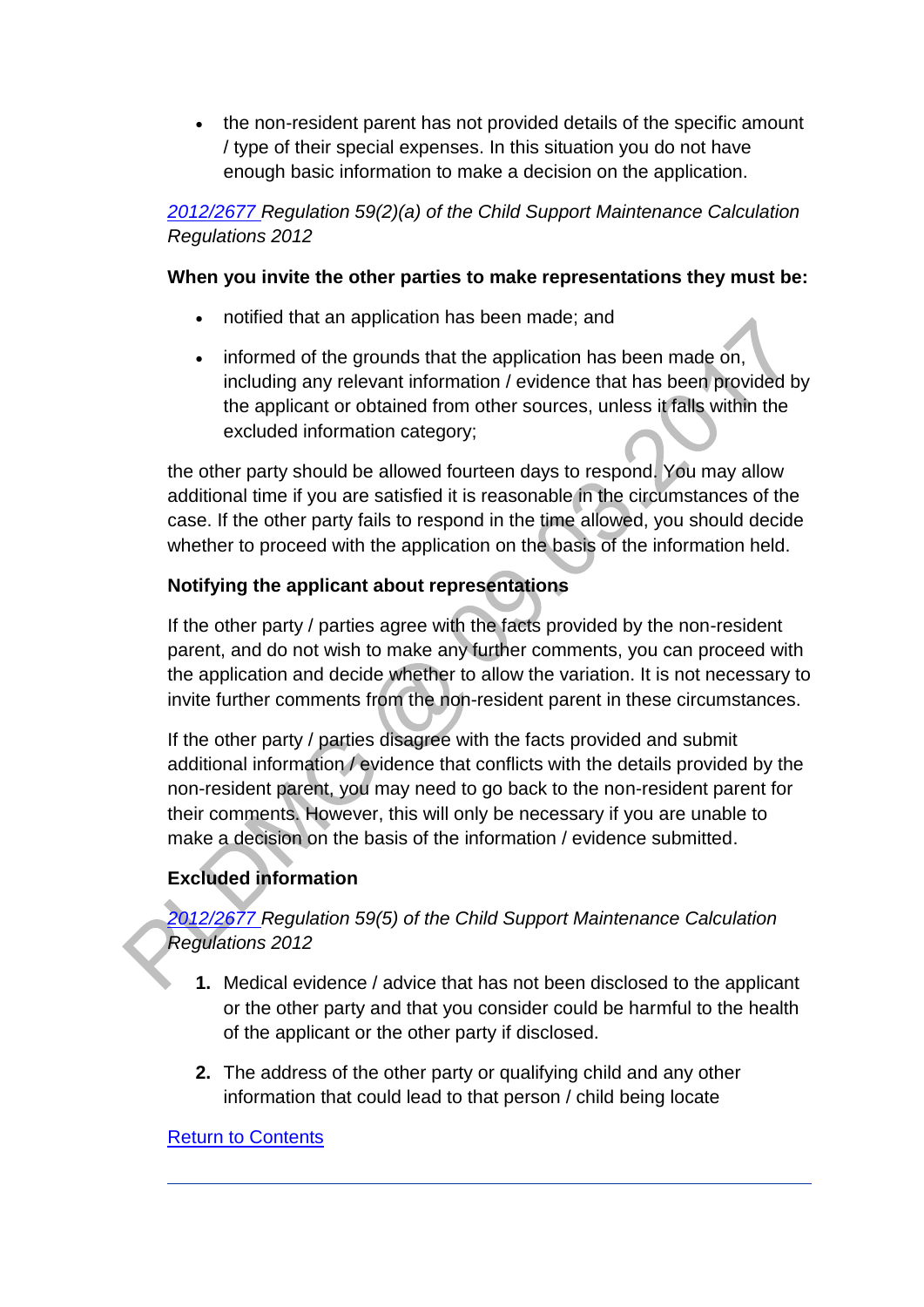# [Boarding School Fees: Decision Making Guidance: Deciding whether to allow](http://np-cmg-sharepoint.link2.gpn.gov.uk/sites/policy-law-and-decision-making-guidance/Pages/Variations/Special%20Expenses/Boarding-School-Fees.aspx)  [the variation](http://np-cmg-sharepoint.link2.gpn.gov.uk/sites/policy-law-and-decision-making-guidance/Pages/Variations/Special%20Expenses/Boarding-School-Fees.aspx)

When you are deciding whether to allow a boarding school fees variation, you need to consider all the following points:

Do the expenses claimed fall within the permitted expenses?

## **Are the expenses claimed linked to current / future expenditure?**

The costs that the application is based on must be:

- $\circ$  in place at the time of the application; or
- $\circ$  due to start at a known future date that is agreed by both parties.

### Example

The qualifying child is due to start attending boarding school in 3 weeks. The non-resident parent and parent with care agree that the non-resident parent will contribute £100 a week towards the boarding schools fees at that point.

In these circumstances, a variation can be considered, with a future effective date, based on the agreed future contribution.

A variation can also be considered where the relevant expenses were in place at the time of the application, but have ceased by the time a decision on the application is made.

In these circumstances, the variation should be considered for the period between the effective date of the variation and the date the expenses ceased.

### Example:

The non-resident parent applies for a boarding school fees variation on 1 May 2010. A decision is not made until 1 September 2010. By that time, the qualifying child has left school. A variation can only be considered for the period between the date of the application (1 May 2010) and the date that the child's attendance at boarding school ceased.

### **Are the expenses claimed reasonable?**

There is no requirement to consider whether the total fees for attendance at boarding school are reasonable or not.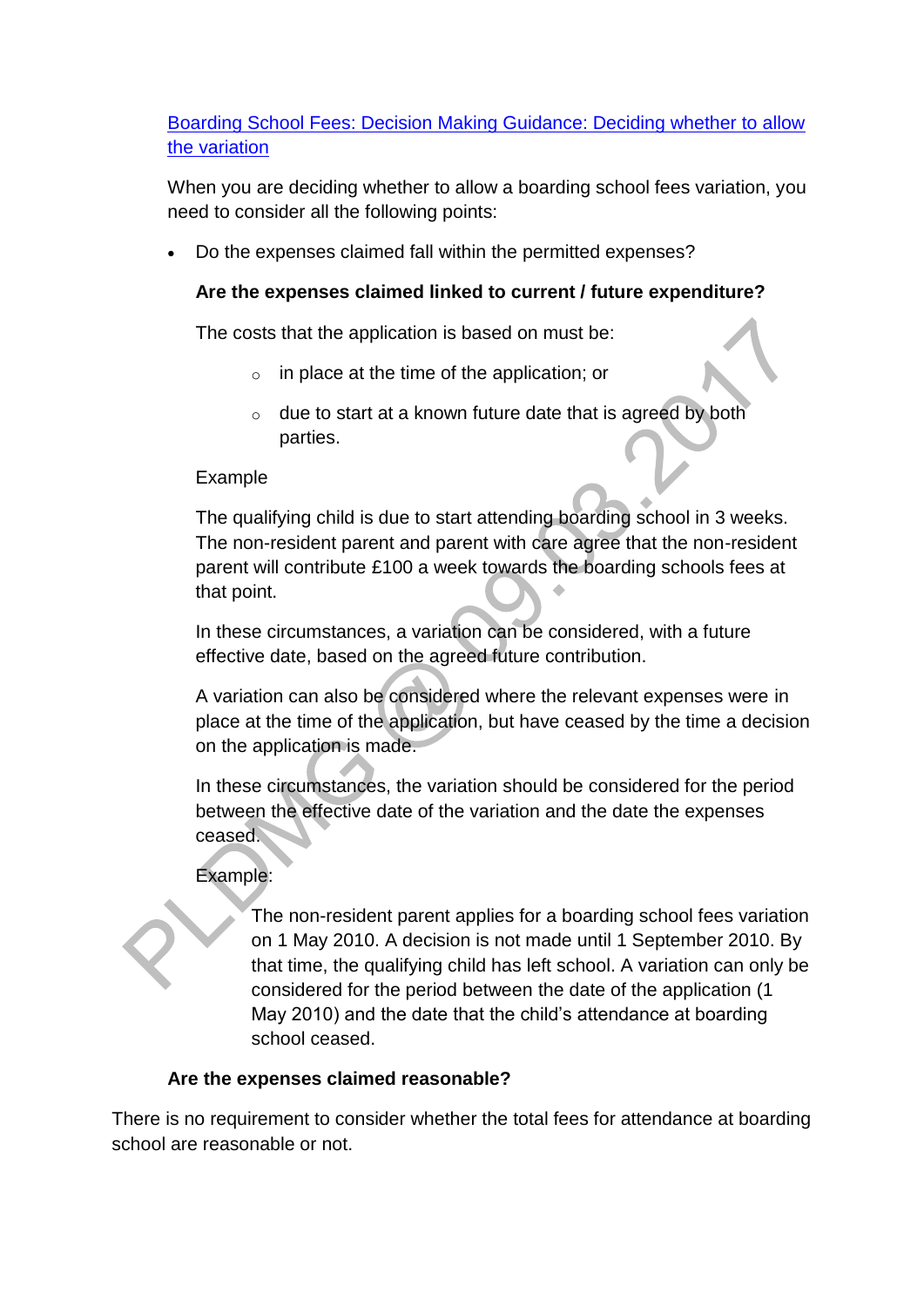There is also no need to consider whether any amount that the school states is intended to cover the maintenance element is reasonable or not.

However, in order to prevent an unreasonable reduction in child maintenance, a variation for boarding school fees must not reduce the non-resident parent's gross weekly income by more than 50%.

Example:

Non-resident parent has a gross weekly income of £250.00. They contribute £150.00 a week to the maintenance element of the child's boarding school fees. The variation award must not exceed 50% of the non-resident parent's gross weekly income. The amount to consider must therefore be restricted to £125.00.

## **Does the non-resident parent receive Financial Assistance?**

In some cases, another party may be contributing towards the child's boarding school fees. This contribution may be from a friend, relative, scholarship award or other third party. In other cases, the non-resident parent may receive financial assistance towards the contribution they make.

It is important that any variation for boarding school fees only reflects expenditure incurred by the non-resident parent. You will therefore need to calculate the amount treated as made towards the maintenance element as follows:

(M/B) x A

M = Maintenance element

B= Total fees payable

A = the non resident parent's actual contribution

Example:

The school confirms that the annual school fees are £40,000, with £12,000 intended to cover food / accommodation. The non-resident parent provides evidence that they contribute £25,000 to the school fees. The remaining is paid by the qualifying child's grandparents.

The amount of the non-resident parent's contribution that can be treated as made towards the maintenance element will be calculated as follows:

£12,000 (M) / £40,000 (B) x £25,000 (A) = £7,500 per annum.

### **Is the financial threshold still satisfied?**

An application for boarding school fees will only be agreed if the expenses are equal to or exceed the threshold amount of £10.00 per week. When you are deciding